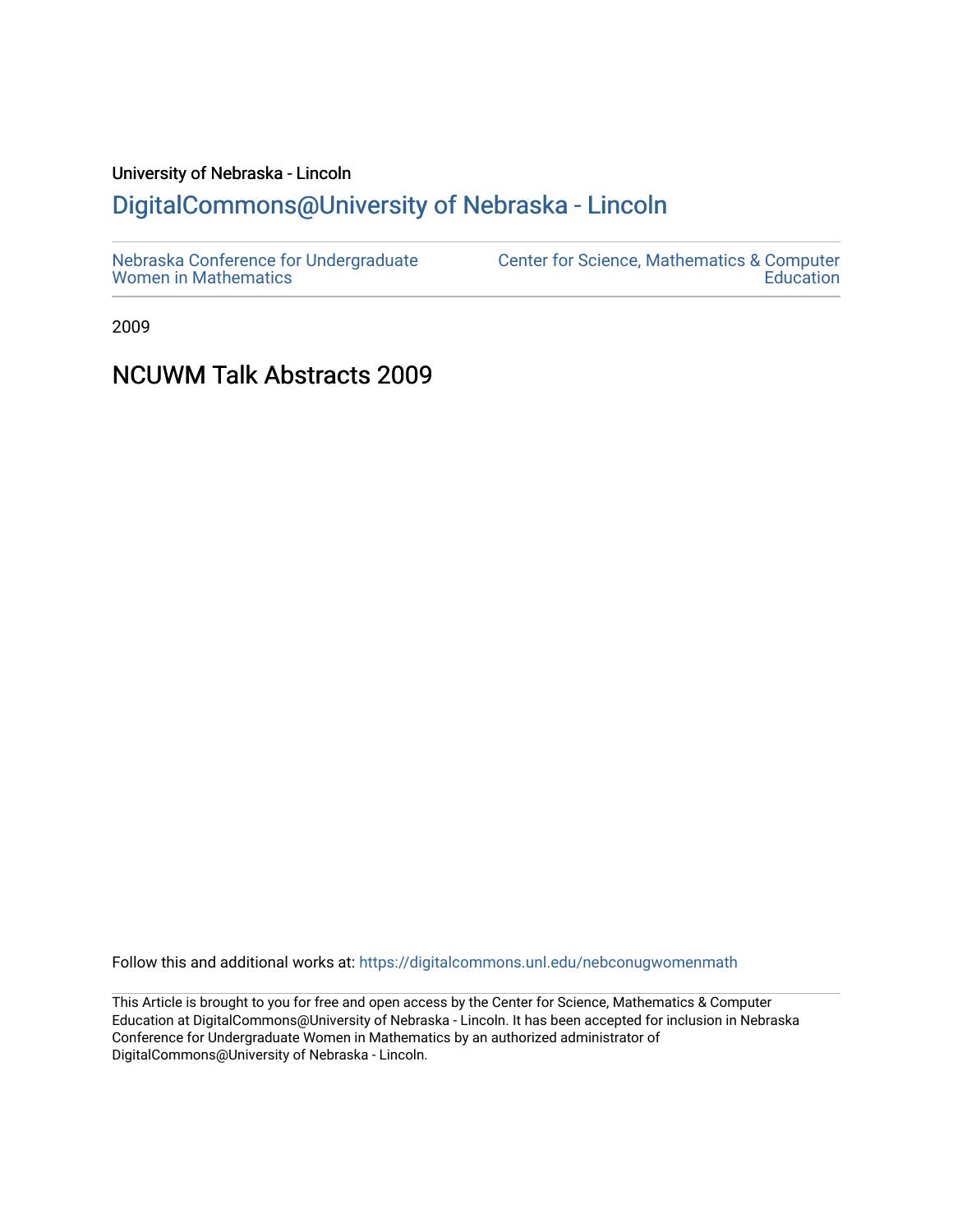# The Eleventh Annual Nebraska Conference for Undergraduate Women in Mathematics

January 30–February 1, 2009

## TALK ABSTRACTS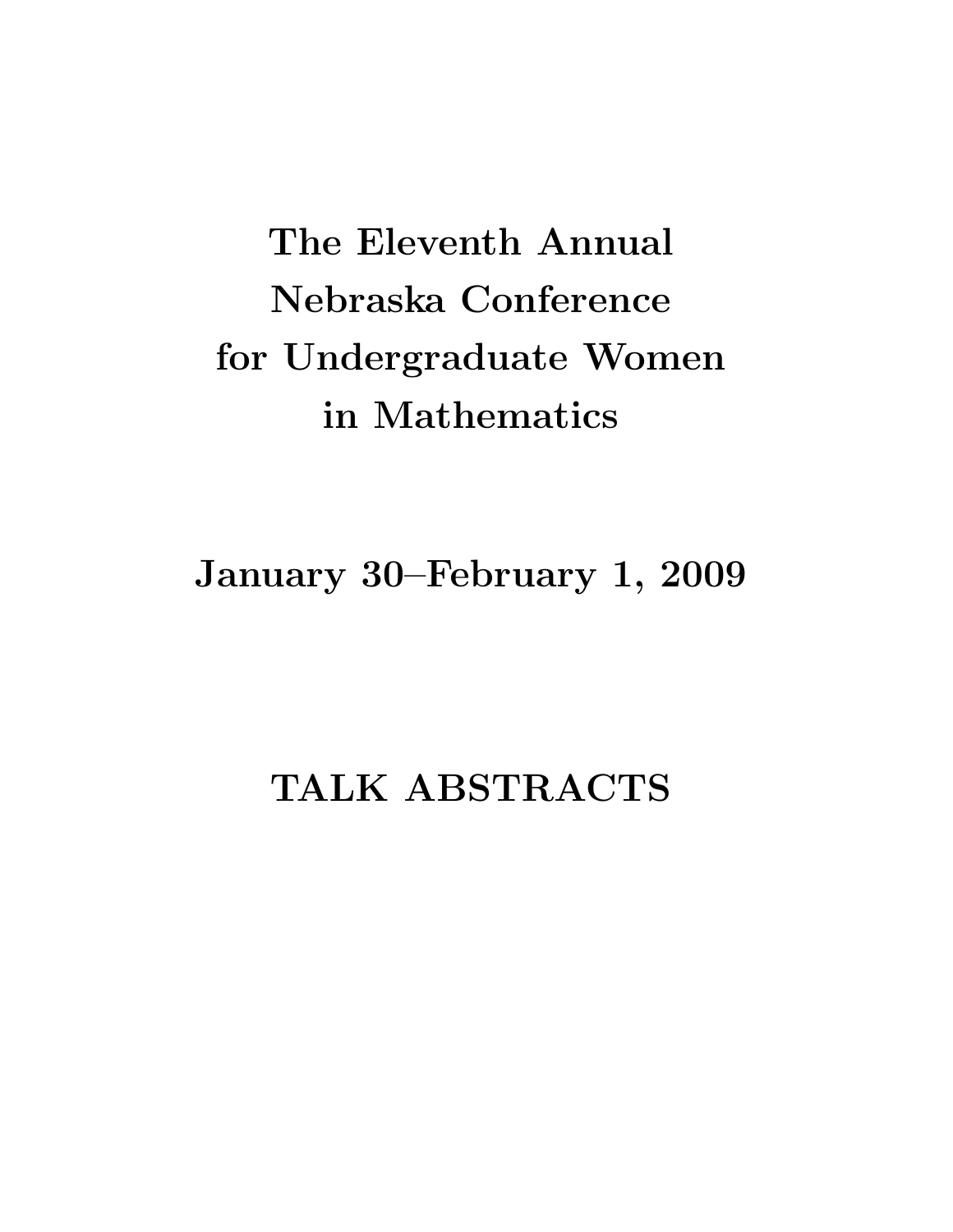## PLENARY TALKS

## Sun-Yung Alice Chang, Princeton University How Can You Tell If It Is a Sphere?

One question which fascinates mathematicians is when can we tell if a surface is a sphere– it turns out this question can be answered by a "uniformization theorem" which classifies all (2-dimensional) surfaces. In this talk, I will discuss this theorem and some efforts by mathematicians to generalize this result to higher dimensional spaces.

## Mary Lou Zeeman, Bowdoin College Feedback Loops in Biology and Climate

One of the most powerful features of mathematics is that it can unify ideas from a wide variety of disciplines. Understanding this allows us to harness math to dive deeper into scientific mysteries. For example, we will look at how feedback loops lead to cyclic behavior in population dynamics, our hormones and our global climate.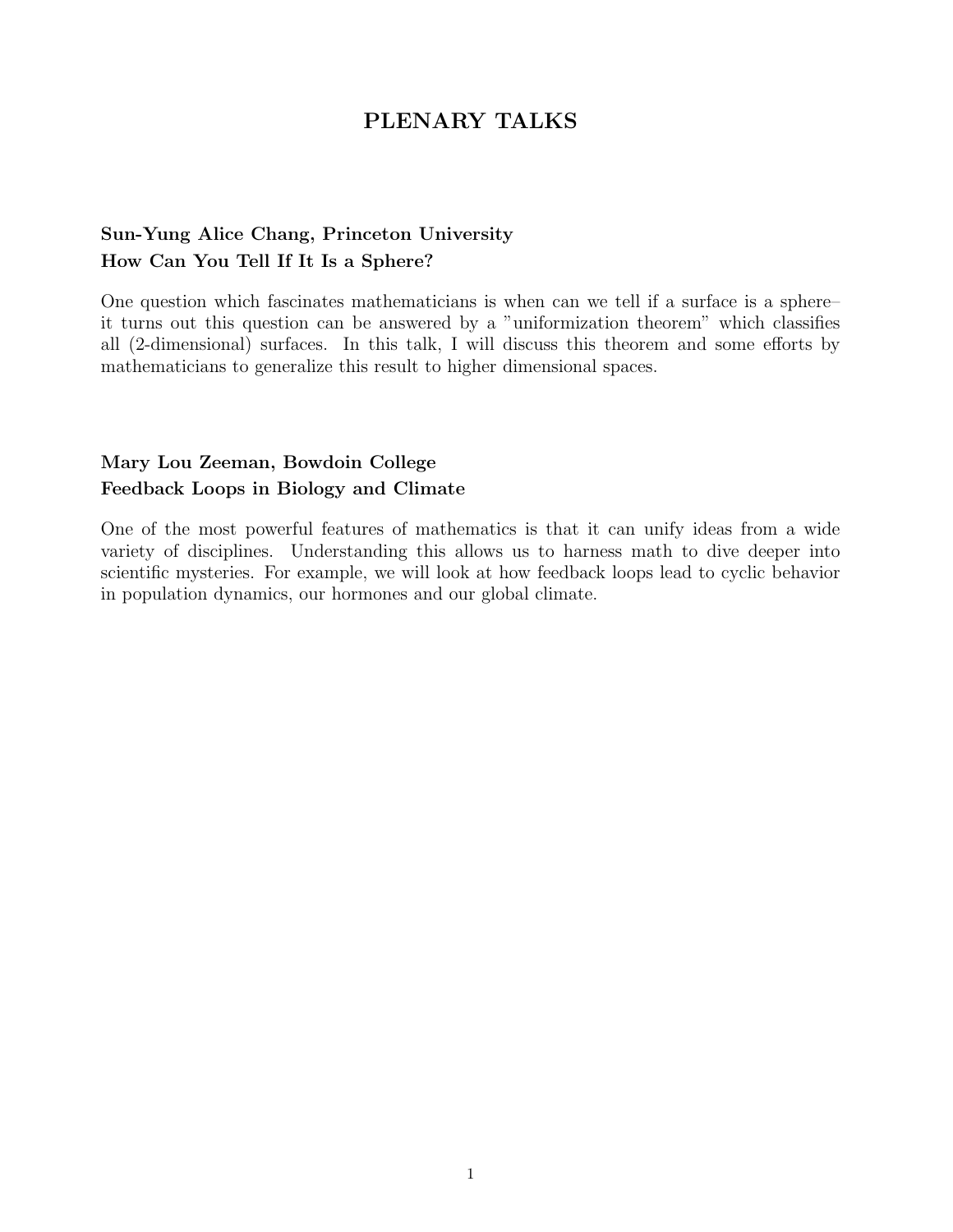#### Talks by Undergraduate Students

#### Karina Aliaga, New Jersey Institute of Technology Does the Pyloric Neuron Exhibit Resonance

Many experiments have been performed on the crab Cancer Borealis with regards to determining the existence of resonance in neurons found in the STG. Membrane resonance is a property that many neurons exhibit where there is high impedance at a preferred frequency. If membrane resonance exists, then the neuron is capable of differentiating its inputs thereby been able to recognize an oscillatory input at a preferred frequency where the largest response will be produced. By conducting many experiments and creating a Hodgkin-Huxley model to the pyloric neuron, we can determine the existence of resonance in the cell.

Sarah Bailey, University of Nebraska-Lincoln Heather Buss, University of Nebraska-Lincoln Allison Mettler, University of Nebraska-Lincoln Caitlin Spilinek, University of Nebraska-Lincoln

#### Effects of Plant Biomass, Plant Cover, and Added Nutrients on Orthoptera Abundance Across a Small Grassland Area: A Mathematical Modeling Approach

The Nutrient Network is a global and collaborative research project that is investigating the effects of resources and consumption on ecosystem processes. As a part of this ongoing project, we conducted field research at the University of Nebraska Lincoln's Cedar Point Biological Station over the summer of 2008. Our aim is to gain a better understanding of the community level interactions between nutrients, plant biomass, and plant species richness and their impact on grasshopper (Orthoptera) abundance and distribution across a small mixed-grass prairie ecosystem. A unique mathematical modeling approach is used as a part of the data analysis.

#### Brittany Baker, Saint Michael's College

#### Detecting Forged Signatures Using Wavelet Decomposition

An effective procedure for distinguishing between genuine and forged signatures is analyzing them with wavelets. This is best done by taking a level-one Harr wavelet decomposition, then calculating row and column sums using horizontal, vertical, and diagonal details for individual signatures. Matlab is then used to compare the sums of each signature to the sum of the average genuine signature. Signatures with sums relatively close to the average genuine signature are then considered authentic. Note: This research was done collaboratively with other participants in the Texas A&M pre-REU program during the summer of 2008.

#### Sarah Behrens, Coe College

#### Cram on Triangular Boards

This talk will introduce the game of Cram and then tie in some findings from my research. The most basic version of Cram is two players taking turns removing two adjacent spaces on an  $n \times m$  board. The winner is the last player that is able to make a move. Traditionally the spaces are square and the boards are rectangular, so we investigated what happens when the spaces and boards are triangular.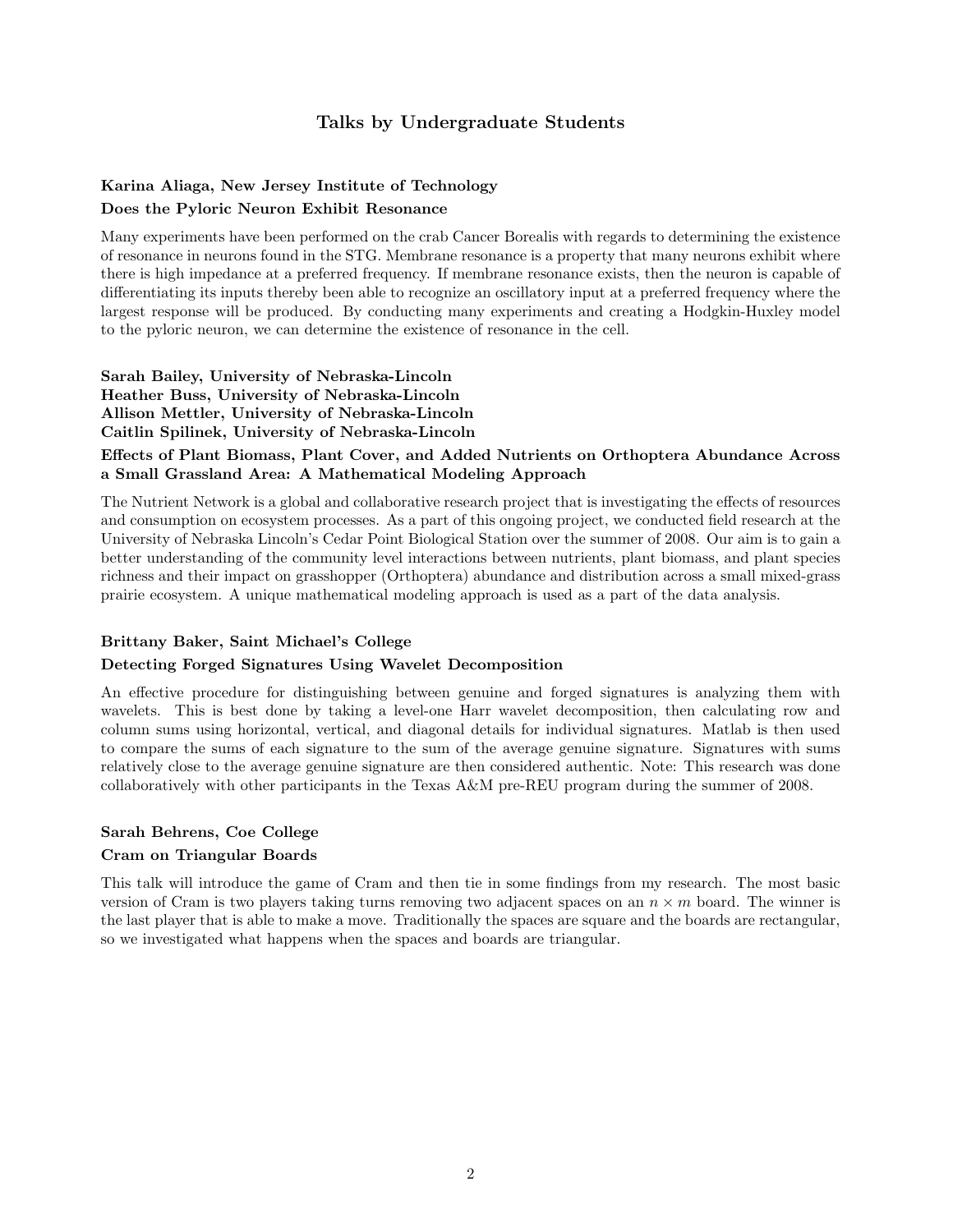#### Christine Bittner, Johns Hopkins University Rotational Flow of Non-Newtonian Fluids: a Viscoelastic Model

We studied the rimming flow of a viscoelastic film on the inner surface of a hollow horizontal rotating cylinder. Assuming that the Reynolds number is small and the liquid film on the wall of the cylinder is thin, the simple lubrication theory is applied. For the steady-state flow of the Convected Maxwell fluid the mathematical model reduces to a nonlinear ordinary differential equation regarding the film thickness. We show that the liquid viscoelasticity changes the flow structure. In particular, the singularity, which was observed for pure viscous liquids within the same lubrication approximation, can be eliminated due to liquid elasticity. It is also shown that the elastic feature of the fluid leads to the non-symmetric shape of the polymeric film. For the viscoelastic fluids that can be characterized by higher Deborah numbers, the region with maximal thickness of the film shifts down to the bottom of the horizontal cylinder. This non-symmetric distribution results in a longer period of stabilization of the flow to the steady state regime. We performed a detailed numeric analysis of the model and revealed some critical regimes which are specific only for viscoelastic liquids. Using the method of perturbations, the approximate analytical solution of the governing equation is also found.

#### Ana Burgers, Nebraska Wesleyan University Laurie de Castro, Gettysburg College Kati McConville, Westminster College Katy Nowak, State University of New York at Geneseo Break it Down: Using Wavelets to Analyze Handwritten Letters

212 billion pieces of mail are processed by our postal system annually. The post office uses machines to decrease the time and man power required to sort the mail. We explored the techniques used by these machines to recognize the addresses. The goal of our project was to construct an algorithm using wavelets to distinguish different handwriting samples.

Heather Buss

see Sarah Bailey

#### Cameron Byrum, University of Mississippi Robustness and Efficiency of the Theil-Sen Estimator in Simple and Multiple Regressions

We took a look at two regression methods, namely, the least squares method and the Theil-Sen estimator. The least squares method is the most commonly used estimator, but it is known to lack efficiency with nonnormally distributed error terms and to lack robustness to outliers. The Theil-Sen estimator is based around the median and is consequently far more robust to outliers. We take a look at both estimators in simple linear regressions and in multivariate models to compare the robustness and efficiency of each.

#### Elena Caffarelli, Canisius College

#### Constructing Real and Hyperreal Numbers

Dedekind and Cantor gave independent constructions of the real numbers from the rational numbers during the mid to late 1800s. Cantor considered a natural equivalence relation on Cauchy sequences of rational numbers with the resulting cosets representing abstract real numbers. It turns out that Cantor's ideas can be modified and applied to sequences of real numbers - via ultrafilters - in order to give an explicit construction of non standard (or hyperreal) numbers. The purpose of this talk will be to develop both constructions (reals and hyperreals) and to explain some non standard principles which arise in the process.

Laurie de Castro see Ana Burgers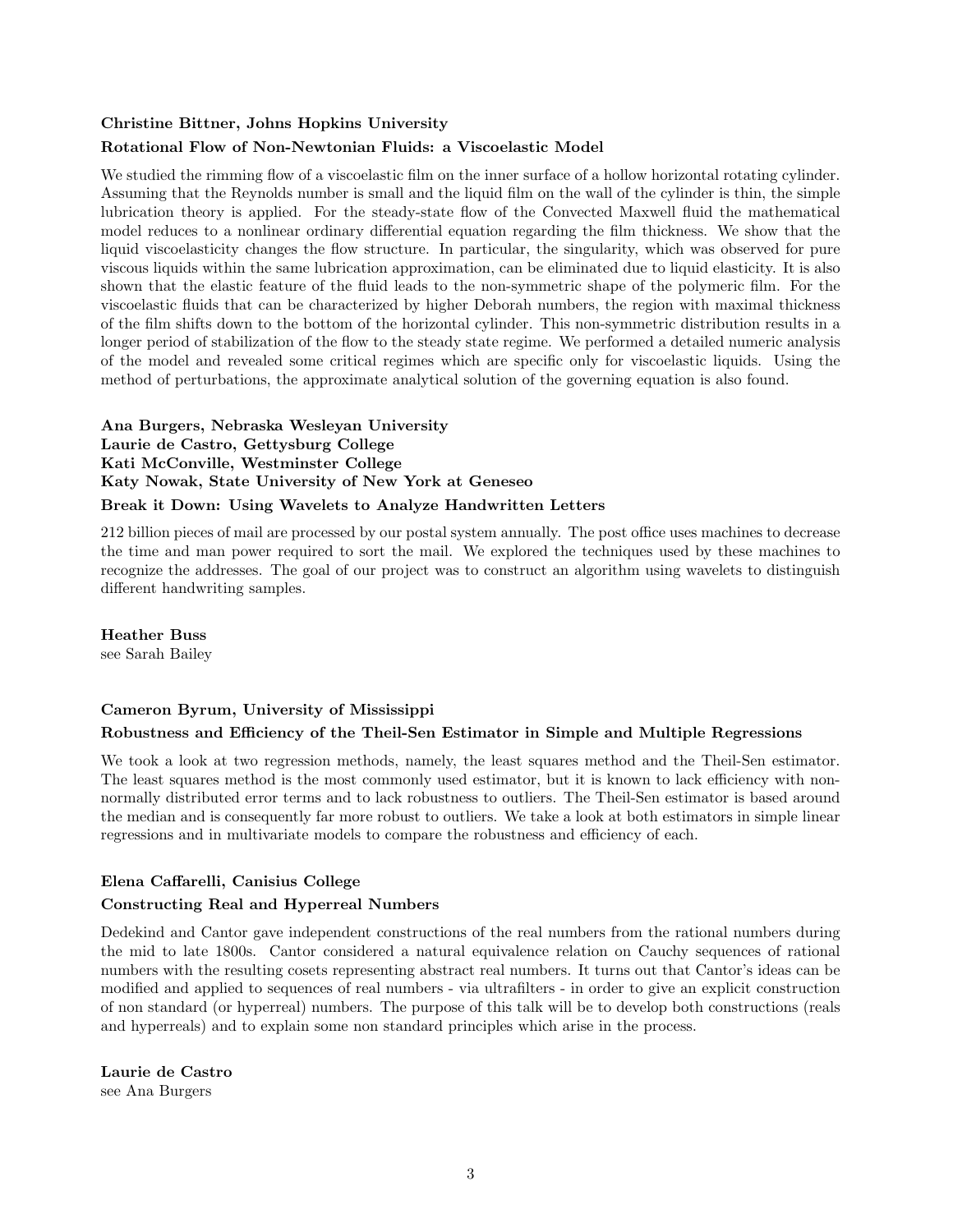#### Orianna DeMasi, McGill University

#### It's a Coyote-Eat-Deer-Feed-Tick World: A Deterministic Model of Predator-Prey-Parasite Interaction in the Northeast

Occurrences of Lyme disease have dramatically increased since the the 1970's. Much research focuses on controlling Lyme through ticks, the vector for the disease, or white-tailed deer, their host. Deer populations are dense in the Northeast and it is thought that decreasing deer density will decrease tick density and thus Lyme. We look at the potential for reduced Lyme by coyotes biologically controlling deer populations through predation. We develop a deterministic model and investigate the long term deer-coyote interactions. The model is explored analytically and numerically and predicts that significant human intervention will be needed to control deer. Numerical simulations of possible culling programs are thus provided to guide policies.

#### Jennifer Diemunsch, University of Dayton

#### Paley Graphs: Exploring Transitive Sub-tournaments and Clique Numbers

The Paley graph  $P(q)$  is a graph with vertex set  $GF(q)$  with an edge from a to b if and only if  $b - a$  is a quadratic residue of  $GF(q)$ . The properties of Paley graphs have broad applications to graph theory, number theory, and theoretical computer science. When q is a prime congruent to 1(mod 4),  $P(q)$  is an undirected graph, and when q is a prime congruent to  $3(\text{mod }4)$ ,  $P(q)$  is an orientation of the complete graph on q vertices, better known as a tournament. Let  $\omega(P(q))$  denote the largest clique or transitive subtournament of the Paley graph P, and let  $L(q)$  denote the smallest positive integer that is not a quadratic residue of q. In this talk we investigate the inequality  $L(q) \leq \omega(P(q))$  for  $q \leq 1000$  and how  $L(q)$  could be used to bound or determine  $\omega(P(q))$ . In addition we consider how this inequality might give insight to two related open problems, one number theoretic and the other graph theoretic.

#### Angela Duncan, Arkansas State University, Jonesboro

#### Self Efficacy in Developmental Mathematics

The purpose of this study is to determine whether self-efficacy differentiates developmental mathematics students from college algebra students. It will take a brief look at how technology, age, and gender make a difference in a developmental students self-efficacy. This study will take an in depth look at whether the Hawkes algebra system that Arkansas State University uses to teach developmental mathematics courses is an effective way to teach these courses. This research could eventually serve as a model for intervention techniques that may assist developmental students in becoming more successful mathematics students.

#### Claudia Falcon, University of North Carolina at Chapel Hill Spheres Passing Through the Interface of Stratified Corn Syrup

Settling rates of particles through stratified fluids affect many aspects of life, from air quality to distribution of biomass in the upper ocean. We study the behavior of a sphere falling through a two-layer stratification of miscible viscous fluids. Motivated by the above applications and by the levitation and velocity reversal found in similar saltwater experiments, we focus on the low Reynolds number regimes. This simplifies the physics by making the fluid inertia negligible, which is reflected mathematically by the linearization of the governing motion equations, thus making them more accessible to analysis and numerics. In this experimental study, we use corn syrup, a highly viscous fluid, to match this approximation. Due to the nature of corn syrup, we must heat the corn syrup, stir in distilled water until homogeneous, and then allow to cool overnight to room temperature. We have developed methods to prevent evaporation. The analysis of these experiments provides us with a velocity profile. In this regime, we find a novel phenomenon in which the sphere slows down beyond the terminal velocity of the bottom layer. This behavior is dictated by the complicated interplay between the entrained fluid and the downward moving sphere. We can emphasize this effect in a tortoise-and-hare like race, in which a sphere falling in a tank of stratified fluid exhibits a longer travel time than a sphere falling the same distance in a tank of only the bottom denser fluid. Our experiments have revealed other interesting phenomena, including studies of the wall effects, convection, entrainment, and reflux.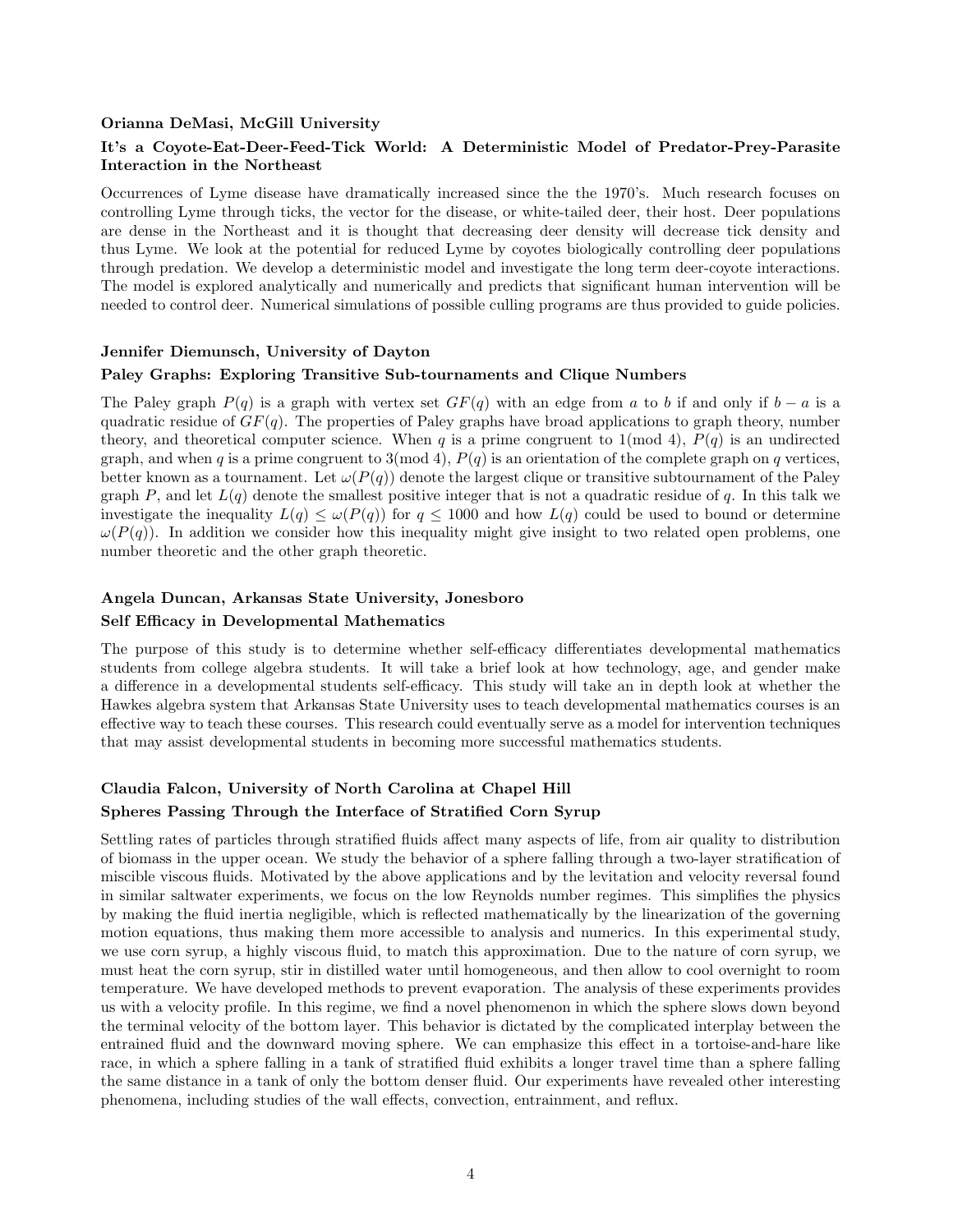## Kerensa Gimre, Pacific University

#### Under the Sea ... the Coastline Will Be

In response to the 2008 International Mathematical Competition in Modeling problem, "Take a Bath," we seek to model the consequence of higher temperatures on sea levels worldwide. We specifically design models describing the results of global warming on the state of Florida and assuming that sea levels worldwide will be equally affected by the melting of the Arctic ice cap. From basic thermodynamic principles we calculate the mass of ice lost yearly at the Arctic, the consequent rise in sea levels, and demonstrate how Florida coastal cities will suffer due to this rise. We develop three models of pollution levels for the next fifty years and use them to analyze various scenarios of how the world will respond to global warming. Our paper received a Meritorious Ranking and was chosen as one of the top twenty papers from the United States.

#### Kathryn Gravelle, Nazareth College of Rochester Mathematical Literature

Children's Literature provides a vast collection of stories that can be used in a variety of Mathematics lessons. In this talk, we will look at what makes a text a good selection to use for teaching mathematics and how to incorporate literature into a mathematics lesson. Of course, we will also look at a variety of texts that are good to use in teaching specific areas of mathematics.

#### Shira Hetz, Texas A&M University

#### From Simple Continued Fractions to Lambda Fractions

Simple continued fractions provide a useful way to approximate a given real number using nested fractions with positive integer denominators. Motivated by geometric concerns, D. Rosen studied the properties of generalized continued fraction expressions where the integer partial quotients are replaced by integer multiples of an algebraic number,  $\lambda_q = 2 \cos \frac{d\pi}{q}$  for an integer  $q > 3$ . Following Rosen's construction, we consider  $\lambda = \sqrt{d}$ , for d a positive, square-free integer. Our work has yielded an explicit characterization of the  $\sqrt{d}$ fraction of units in the ring of integers in the real quadratic fields  $\mathbb{Q}(\sqrt{d})$ . In this talk, we will introduce simple continued fractions and their fundamental properties. Furthermore, we will show which properties carry over to λ-fractions, and conclude with the unique representation of an arbitrary unit as an infinite  $\sqrt{d}$ -fractions.

#### Jessica Jakositz, Gettysburg College

#### Subsets of the Group  $\mathbb{Z}_{70}$  with Generating Number 3 and Independence Number 5

Let A be a subset of  $\mathbb{Z}_n$ , where  $|A| = m$  and A is s-generating and t-independent, with  $t = 2s - 1$ . The smallest choices of n, t, s, and m for which we do not know of the existence of such a set are  $n = 70$ ,  $t = 5$ ,  $s = 3$ , and  $m = 4$ . In this paper we determine whether a subset A of  $\mathbb{Z}_n$  of size 4 with gen A=3 and ind A=5 exists.

#### YoungJu Jo, Illinois Institute of Technology Orthogonal Art Gallery with Holes

The original art gallery problem (V.Klee,1973) asked for the minimum number of guards sufficient to see every point of the interior of an *n*-vertex simple polygon. Chvátal (1975) proved that  $\lfloor n/3 \rfloor$  guards are always sufficient. If all the edges of the given simple polygon are either horizontal or vertical, then such a polygon is called an orthogonal gallery. Kahn, Klawe and Kleitman (1983) proved that  $\lfloor n/4 \rfloor$  guards are sufficient for such a *n*-vertex gallery. We are interested in orthogonal gallery with holes, i.e, an orthogonal polygon enclosing some other orthogonal (interior of each hole is empty). In 1982, Shermer conjectured that any orthogonal polygon with n vertices and h holes can be guarded by  $\lfloor n/4 + h/4 \rfloor$  guards. This conjecture remains open. The best known result shows that  $\lfloor n/4 + h/2 \rfloor$  guards suffice (O'Rourke 1987). In this talk we will discuss the history of these problems and some of the proofs we will outline our approach to proving that  $\lfloor n/4 + 5h/12 \rfloor$ guards suffice for our orthogonal gallery with n vertices with h holes. This is joint work with Prof Hemanshu Kaul.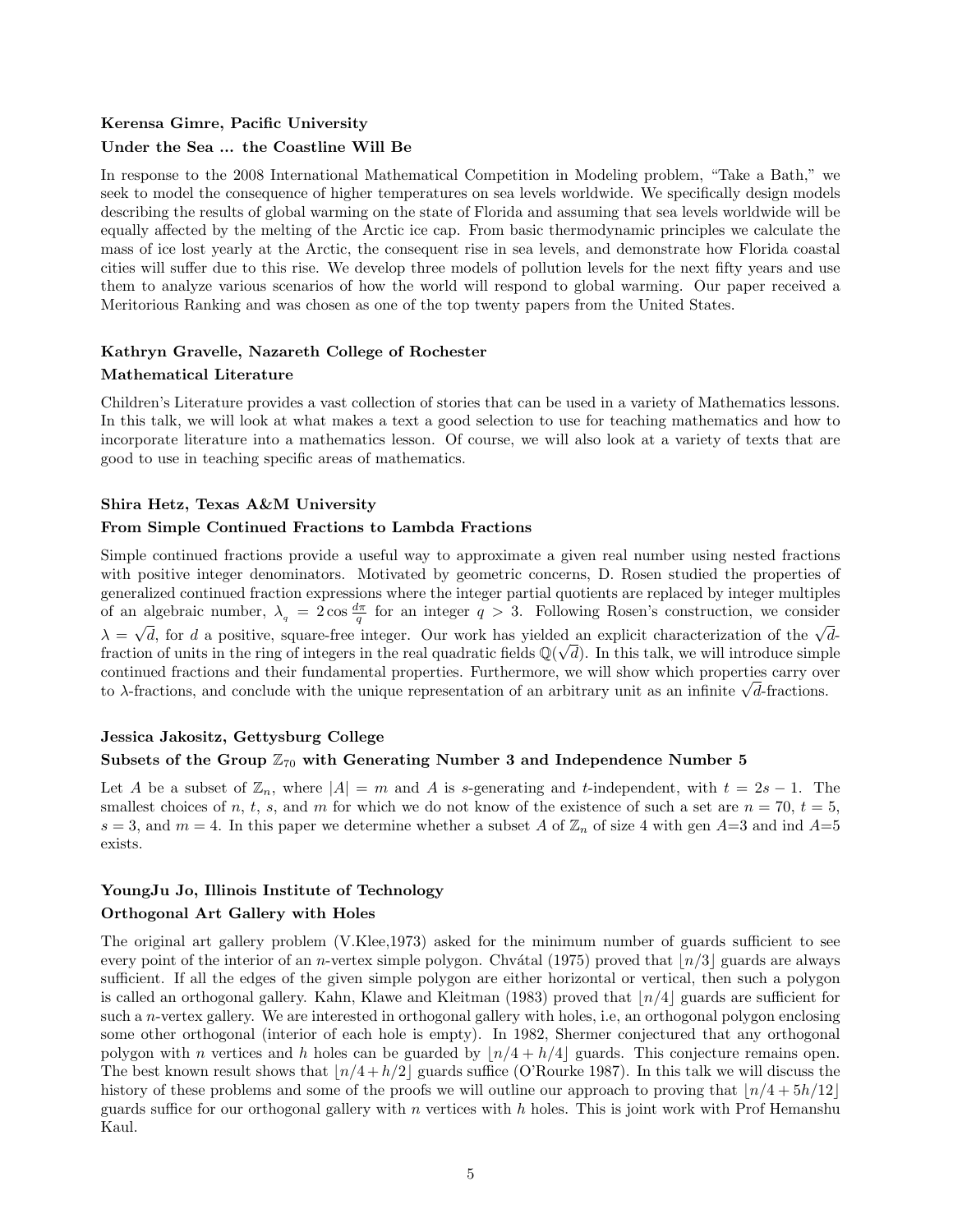#### Samantha John, Columbia University

#### Predicting Exchange Rates using Artificial Neural Networks

Foreign exchange rates affect nearly every sector of global finance. The goal of the project was to create a model to forecast foreign exchange rates between the United States dollar (USD) and eight other currencies. During the course of the project we attempted to build a model that could use 90% of a given data set for learning to forecast the other 10%. We explored linear versus nonlinear, regression versus neural networks, state space search versus paramater space search, as well as homogenous versus heterogenous data sets. We found that an artificial neural network using a state-space search algorithm and the heterogeneous data set gave the best model for our data.

#### Ruttika Joshi, New Jersey Institute of Technology Interest Rate Swaps

The history of financial instruments began only about half a century ago with the trading of financial derivatives in stock exchanges. Interest rate swaps came even later; some where around 1981; when the World Bank and IBM Corporation traded interest rates to meet their specific needs while abiding by the borrowing limits that the global economies had set for themselves. Interest rate swap is a financial derivative in which the two parties involved in a swap exchange cash flows of interest payable on a certain principal amount. The whole point of exchanging cash flows is maximizing profit and minimizing the risk associated with floating interest rates attached to loans. Although the ultimate aim of interest rate swaps is similar to that of commodity swaps, both these financial derivatives function differently. This paper shall explain the mathematics behind interest rate swaps, how they work with a cash flow at hand and how they differ when a dealer steps in. Further, the paper shall attempt to come up with a solution for just the right amount of interest rate that a corporation may swap to minimize risk and maximize profit.

#### Sarah Khasawinah, Bryn Mawr College

#### Evaluation of Hypersingular Integrals Using Numerical Methods

The hypersingular integral naturally appears in science areas such as acoustics and electromagnetics. However, this integral cannot be solved analytically because it contains a puncturing singularity point, and thereby fails to meet the basic requirements of Reimann integration. Therefore along with my partner at the US-Hong Kong REU, I strived to approximate the value of these integrals by appealing to various numerical methods. We built upon basic numerical techniques such as the trapezoid Rule and Simpson's Rule to develop algorithms that solve hypersingular integrals of second and third order, irregardless of the location of the singularity.

#### Susie Kimport, Bowdoin College

#### An Algorithm for Computing Word Length in Thompson's Group  $F$

Thompson's group  $F$  is an infinite group whose elements can be interpreted in three different yet equivalent ways: algebraically through group presentations, analytically as homeomorphism of the unit interval, and geometrically as binary rooted tree pair diagrams. My project is to find a practical algorithm for computing word length with respect to a certain kind of generating set. This algorithm is based on a theoretical method introduced in 2007.

### Nicole Kingsley, State University of New York at Geneseo Generating and Breaking Simple CAPTCHAs Using MATLAB

Have you ever visited a website where you were prompted with an image, most likely including a block of letters or a sequence of words, from which you were asked to decipher the text and submit it back in order to proceed? Most likely, you have. These images are called CAPTCHAs, or Completely Automated Public Turing tests to tell Computers and Humans Apart, and are common attempts at preventing computerized hacking and spam attacks on popular websites. We will generate some simple CAPTCHAs using MATLAB, and focus on an algorithm that has proven successful in decoding these basic CAPTCHAs.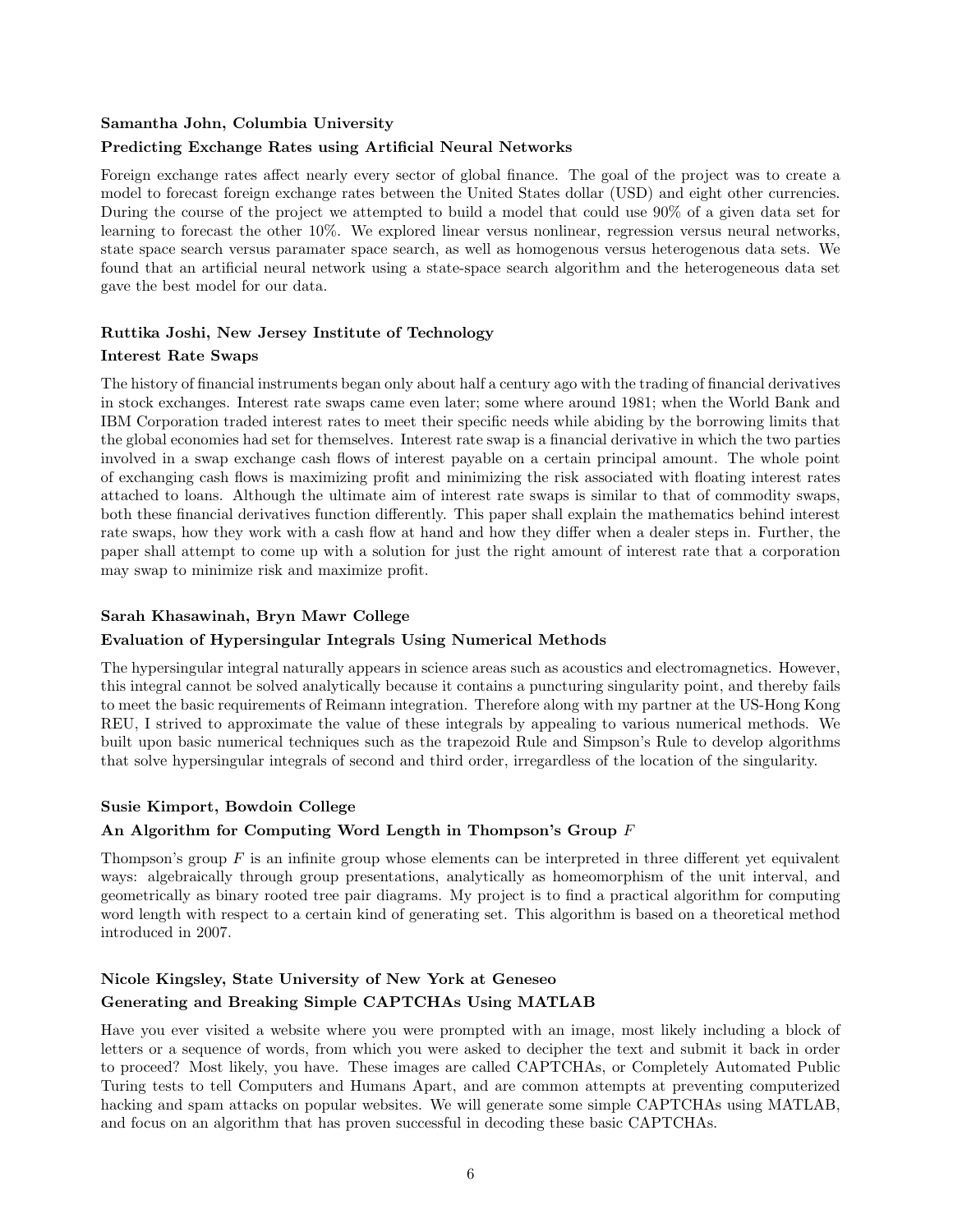#### Katelynn Kochalski, Canisius College

#### Wallis's Product

In 1656 the English mathematician John Wallis gave an extraordinary formula which expressed  $\pi/2$  as an infinite product. The purpose of this talk will be to derive Wallis's formula and to comment on its connection to other important developments in the mathematical sciences.

#### Xinwei Luo, Indiana University of Pennsylvania

#### The Study of Short Interest Ratio of Stock with Stochastic Volatility: A naked short sale restriction in the stock market to attain a "balance"

Short sale stock is a practice of selling stocks, which is used by investors who try to profit from the falling price of a stock. It can be beneficial in enhancing liquidity in the securities market, however, it is sometimes used for market manipulation, which can damage companies and even threatens the broader markets. This project works on finding out the short interest ratio of a stock with stochastic volatility in market to keep its price fluctuation within five percent variation without being shorted and to restrict naked short sellers from manipulating the stock price.

#### Claire McCall, University of Montevallo

#### When Are the Real Roots of a Monic Cubic Polynomial Fundamental Units?

Let  $f(x) = x^3 + ax^2 + bx + 1$  be a monic cubic polynomial with integer coefficients a and b such that the following conditions hold:  $f(0) = 1$ ,  $f(x)$  is irreducible in  $\mathbb{Z}[x]$  and  $f(x)$  has three distinct real roots. Given a root u of  $f(x)$ , our research found the conditions under which |u| is a fundamental unit of the order  $\mathbb{Z}[x]$ . We found that the set of ordered pairs  $(a, b)$  is symmetric. This fact and previous work by Thomas limited to three families of ordered pairs the possible ordered pairs for which  $|u|$  is a fundamental unit. For these three families  $|u|$  is a fundamental unit, except for one ordered pair in one of the families.

Kati McConville see Ana Burgers

Allison Mettler see Sarah Bailey

#### Laine Noble, Tulane University

#### p-Adic Valuations of Integer Sequences

We explore structure in the p-adic valuations of integer sequences satisfying recurrence relations, in particular the Stirling numbers. We also examine asymptotic analysis and error for sequences satisfying first order recurrences.

Katy Nowak see Ana Burgers

## Megan O'Connor, Western Michigan University Elizabeth Zapata, California State University, Chico

#### An Examination of the Social Class Backgrounds of California's Mathematics Professors

As part of an NSF sponsored 6-week REU (Research Experience for Undergraduates) program, the Mathematics Education research group at California State University, Chico surveyed 957 University of California (UC) and California State University (CSU) tenured/tenure-track mathematics professors on their social class backgrounds. In this talk we will present our findings and discuss the implications for UC and CSU mathematics students access to class-specific role models, and, how mathematics professors from lower social class backgrounds may help Californias efforts to increase the number of students concentrating in mathematics.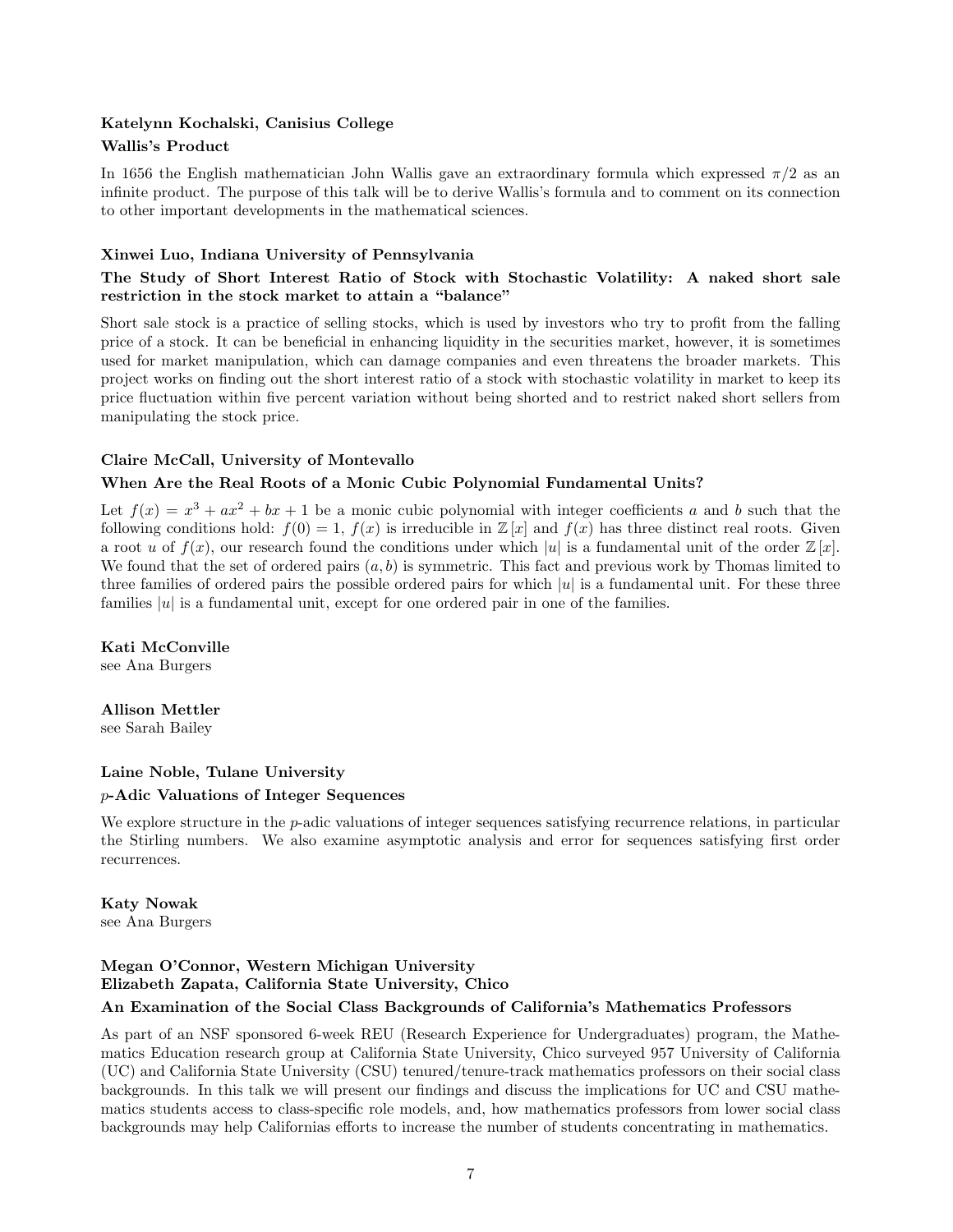#### Allison O'Hair, University of California, Davis

#### On the Geometric Structure of Spanning Trees

Spanning trees are an important and widely used concept of graph theory. The graph of tree exchanges is a large graph whose nodes are the spanning trees of a graph. Two of these spanning trees are adjacent if a simple edge replacement occurs. I present several properties of the graph of tree exchanges. I will also present an efficient program that finds the minimum spanning tree for a graph with respect to two sets of edge costs over a convex function. Although the program could potentially only locate a local minimum, it locates the global minimum in almost every trial.

#### Meagan Potter, Pacific University

#### Designing Matroids: Discovering the Relationships between Designs and Matroids through Geometries

Design theory and matroid theory are two fields of discrete mathematics introduced in the early 1930s. Some designs are matroids and some matroids are designs; both have connections to geometry so we use geometries to link the two structures. Affine planes give rise to  $(n2 + n, n2, n + 1, 1)$ -designs, projective planes give rise to  $(n2 + n + 1, n + 1, 1)$ -designs, and all projective geometries are matroids. The Fano plane is also the Fano matroid and the (7, 3, 1)-design. By considering this example, we investigate the relationship between specific components of the three structures and develop a method of translating among them. Using these associations, we find other matroids give specific designs. We consider the implications of the correlations from these specific examples and seek to make general conclusions about the nature of matroids from general balanced incomplete block designs (BIBDs) and symmetric BIBDs.

#### Bette Catherine Putnam, University of Mississippi

#### On Generalized Mersenne and Fermat Primes

The classical Mersenne and Fermat primes are, respectively, primes of the form  $2^k - 1$  and  $2^k + 1$ . The Mersenne primes have been studied since antiquity. It is known that if  $2^k - 1$  is prime then k is prime. As of September 2008, there are forty-six such primes known. Fermat primes, of the form  $2^k + 1$ , seem to be more rare. It is known that if  $2^k + 1$  is prime, then k must be a power of 2. To date only five integers of this form are known to be prime. My work involves generalized Mersenne and Fermat primes (If  $b^k - a^k$  is prime, where a, b, and k are positive integers with  $a \leq b$  and  $k \geq 3$ , then  $b^k - a^k$  is a generalized Mersenne prime). I have been able to prove several analogues to known theorems on Mersenne primes.

#### Arunima Ray, SUNY Geneseo

#### Developing Algorithms for the Determination of Relative Peptide Abundances from LC/MS Data

The efficacy of various treatments can depend greatly on a patients proteome, that is, the types and amounts of proteins present. Quantifying the differences in the abundances of proteins among patients is an important step towards individualized treatments. Our modular approach to determine the relative abundance of peptides across samples based on Liquid Chromatography/Mass Spectrometric images has yielded promising results on samples with known amounts of purified proteins as well as samples of a human epithelial carcinoma cell line system. We have also done some preliminary work on protein quantification and assigning confidences to the ratios calculated by our algorithms.

#### Jolie Roat, Nazareth College of Rochester Polynomial Parametric Curves in Two Dimensions

In this talk, we will examine polynomial parametric curves in two dimensions as well as the concept of affine algebraic varieties. In addition, we will explore the relationship between a polynomial parametric curve and an affine algebraic variety.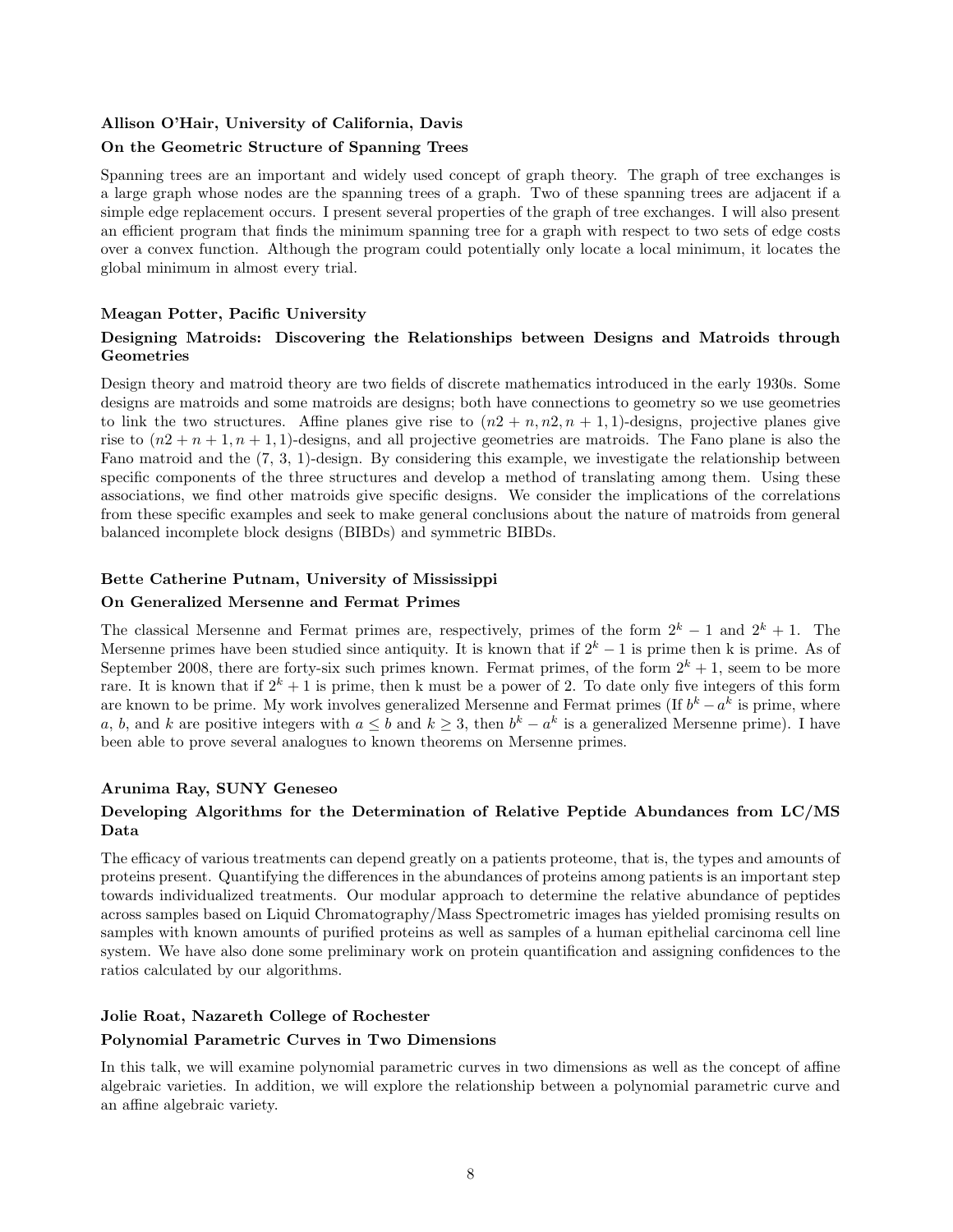#### Bianca Rodriguez, University of Texas at San Antonio Spatial Network Topology

Everyone experiences a blackout at one point in their lives and on the afternoon of August 14, 2003, the Northeast region of the United States of America and part of Canada experienced the largest blackout in history. Millions of people went without electricity for over a day. Living in an age where we are so dependent on electrically powered technology, an event like this is problematic to say the least. This event is one example of an aging infrastructure being heavily used daily and its supplies are not always able to meet the demands. This case study attempted to improve the current network models by incorporating the spatial characteristics for the Texas power grid network, and modifying properties already established prior to our work. The study included the calculations of the relational properties of the network, as well as the calculations of the modified spatial properties of the network. We have ideas on how modifications can be done to improve current models. This work was done with Crista Moreno, University of Washington, Seattle, and supported by the RUSIS project, directed by Javier Rojo, through NSF REU site grant DMS-0552590 and NSA REU grant H98230-06-1-0099.

#### Amanda Schaeffer, University of Arizona

#### Strong Reality in Coxeter Groups

Coxeter Groups, sometimes called re ection groups, are groups generated by elements of order 2. Given a subset of these order 2 generators, we can generate a subgroup. This type of subgroup is called a parabolic subgroup. We examine whether every element in the normalizers of these parabolic subgroups is strongly real, in the sense that it can be written as the product of two elements of order at most 2.

#### Sage Schissel, Wartburg College

#### Word Recognition Using Daubechies Wavelets

Word recognition is used by many companies and services for automated calling; however, it is an inexact science that contains many problems. To better understand this system and its problems, we created a model that used Haar wavelet decomposition to retrieve the details of different sound recordings of words. We then used our model and intial, known data to identify the data of an unknown word and studied the results.

Caitlin Spilinek

see Sarah Bailey

#### Emily Stark, Pomona College Intrinsically Triple Linked Graphs in  $RP^3$

Using a strict definition of the unlink, it has been shown that the complete set of minor-minimally intrinsically linked graphs in arbitrary 3-manifolds is characterized by the seven Petersen-family graphs. We explore a weaker definition of unlinks in projective space, which leads to two distinct two-component unlinks. In particular, six of the seven Petersen-family graphs can be embedded linklessly in  $RP^3$ . Flapan, Naimi, and Pommersheim showed that every spatial embedding of  $K_{10}$  contains a non-split three- component link  $(K_{10})$ is intrinsically triple linked). We show that  $K_{10}$  is intrinsically linked in  $RP^3$  as well.

#### Kaylee Sutton, John Carroll University

#### Using Hyperbolas to Approximate Square Roots

We will show how point with integer coordinates on the graphs of hyperbolas can be used to approximate square roots of primes. Interesting applications of Fermat's little theorem and Wilson's theorem will be used to show that these approximation methods work better for about half the primes.